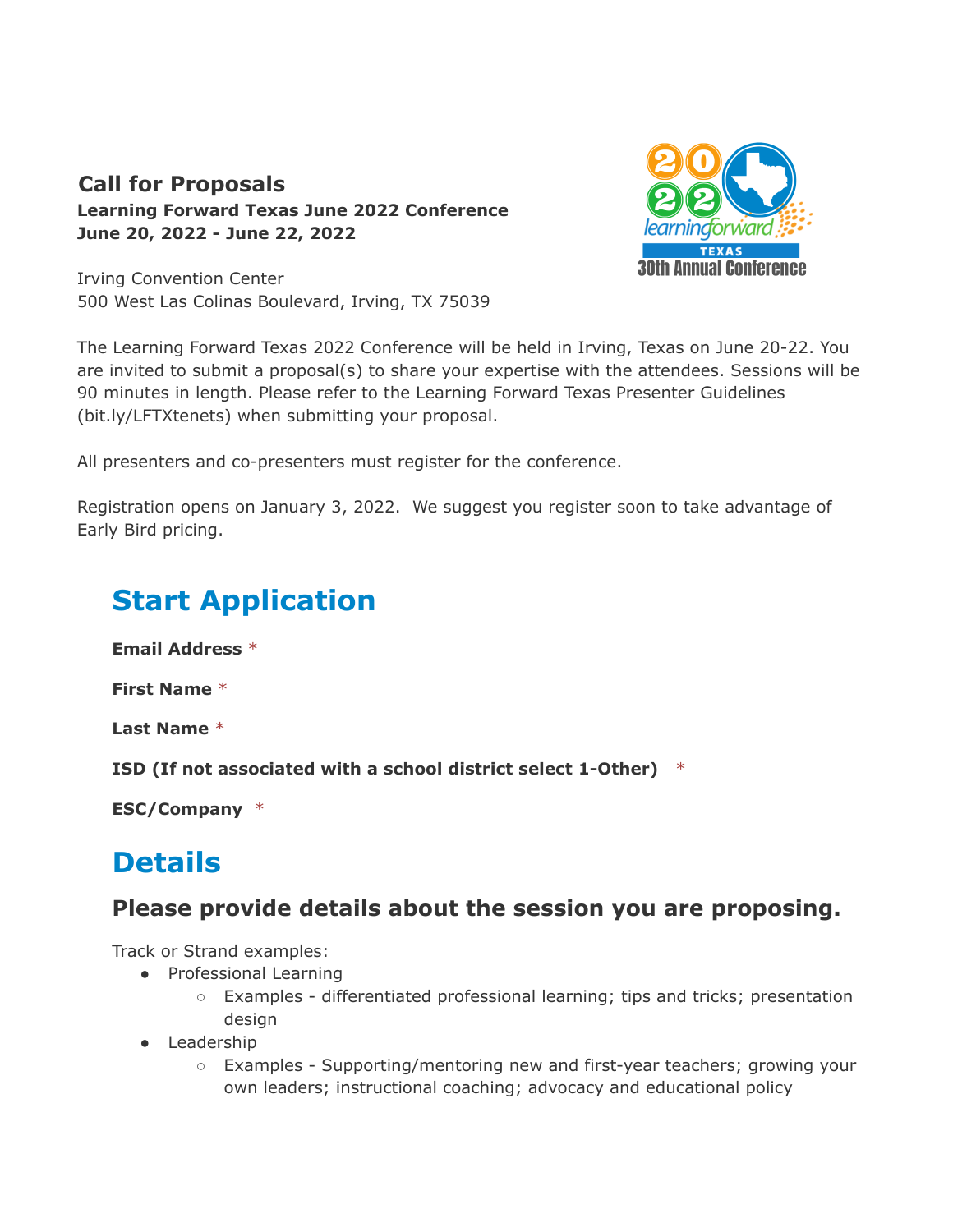- Culture and Climate
	- Examples Relationship building; staff SEL; diversity, equity, and inclusion
- Digital Learning/Security
	- Examples Leveraging/using social media; embedding technology in professional learning; digital/online issues and security

#### **Session title** \*

Enter a concise and descriptive title, as it should appear in the event program. (10-word maximum.) NOTE: Your session title may be edited to align with LFTX style guidelines.

#### **Session Description** \*

Enter a summary of your session, as it should appear in the event program. (50-word limit)

#### **Learning objectives**

By the end of this session participants will be able to:

1.

2.

3.

#### **Select relevant tracks or strands (Examples of each are at the top of the page)\***

Please select the Conference Strand(s) that apply to your proposal.

- $\Box$  Professional Learning (Examples differentiated professional learning; tips and tricks; presentation design)
- $\Box$  Leadership (Examples supporting/mentoring new and first-year teachers; growing your own leaders; instructional coaching; advocacy and educational policy)
- $\Box$  Culture and Climate (Examples relationship building; staff SEL; diversity, equity, and inclusion)
- $\Box$  Digital Learning/Security (Examples leveraging/using social media; embedding technology in professional learning; digital/online issues and security)

#### **Select Relevant Target Audiences\***

- $\Box$  Classified/Support Staff
- □ District Level Professional Development Leaders
- □ District Office Personnel (Directors/Coordinators for Instruction, Technology, Curriculum, Human Resources, and Assessment)
- $\Box$  Principals, Assistant Principals
- $\Box$  School-based Professional Development Leaders/Instructional Coaches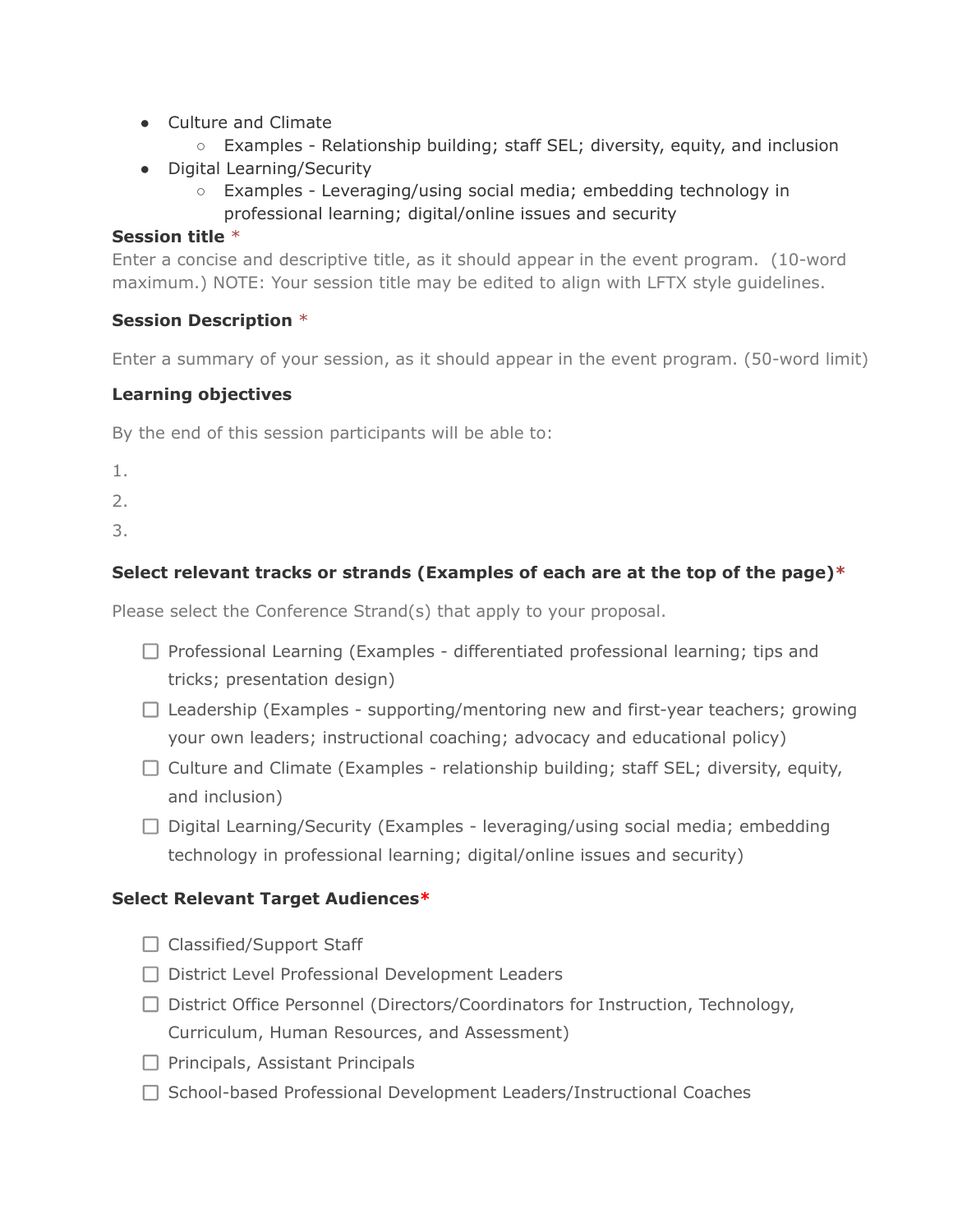$\Box$  Superintendents, Assistant Superintendents

□ Teacher, Teacher Leaders, Mentors, Team Leaders

#### **Will your session have any co-presenters?** \*

You will be able to edit/add co-speakers post-submission

Yes

No

#### **Co-Presenters (You may have up to 3 co-presenters)**

| Co-Presenter 1 |                |      |
|----------------|----------------|------|
| First name     | Last name      |      |
| Email address  | <b>ISD</b>     |      |
| ESC/Company    | State/Province | City |

## **Additional Information**

Sessions will be 90 minutes in length. Please refer to the Learning Forward Texas Presenter Guidelines ([bit.ly/LFTXguidelines\)](https://dash.pheedloop.com/events/EVEWMSJZBPLQD/proposals/bit.ly/LFTXguidelines) when submitting your proposal.

All presenters and co-presenters must register for the conference.

Each presenter must provide their own laptop for presenting. Each room will be equipped with a projector screen and audio. Adaptors (such as Mac dongles, VGA to HDMI, etc.) and presentation remotes are not provided. Participants will be encouraged to bring a device with them to use during the event.

**Job Title \***

#### **Cell Phone \***

We will use this to contact you in the event we need to reach for immediate needs.

#### **Detailed Description (200 words MAX) \***

Your detailed description will be used when evaluating sessions for the LFTX Conference.

#### **Vendor Presentation \***